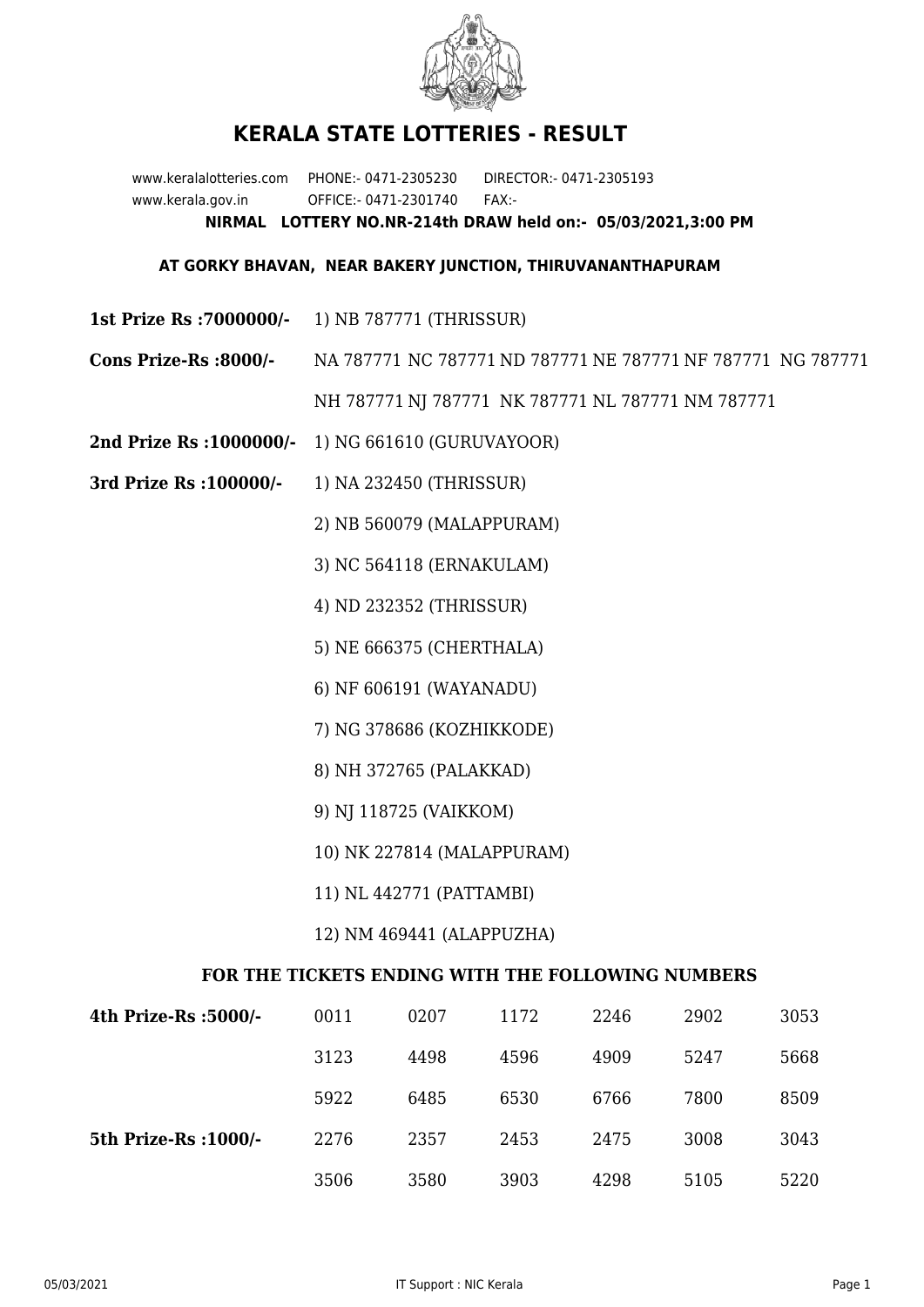|                      | 5370 | 5455 | 6130 | 6248 | 6415 | 6542 |
|----------------------|------|------|------|------|------|------|
|                      | 6797 | 6826 | 7002 | 7308 | 7334 | 7470 |
|                      | 8556 | 8665 | 8936 | 9040 | 9370 | 9423 |
|                      | 9475 | 9523 | 9681 | 9741 | 9818 | 9902 |
| 6th Prize-Rs :500/-  | 0500 | 0528 | 0627 | 0680 | 0926 | 1267 |
|                      | 1325 | 1653 | 2025 | 2045 | 2218 | 2325 |
|                      | 2514 | 2552 | 2653 | 2753 | 2756 | 3006 |
|                      | 3021 | 3440 | 3471 | 3823 | 3829 | 3916 |
|                      | 4222 | 4327 | 4385 | 4485 | 4542 | 4610 |
|                      | 4962 | 5075 | 5222 | 5249 | 5341 | 5389 |
|                      | 5515 | 5582 | 5937 | 6029 | 6326 | 7073 |
|                      | 7137 | 7227 | 7258 | 7462 | 7483 | 7531 |
|                      | 7580 | 7999 | 8040 | 8263 | 8391 | 8502 |
|                      | 8529 | 8623 | 8681 | 8800 | 8883 | 8923 |
|                      | 9084 | 9088 | 9154 | 9266 | 9435 | 9570 |
|                      | 9612 | 9629 | 9712 | 9905 |      |      |
| 7th Prize-Rs : 100/- | 0126 | 0180 | 0228 | 0243 | 0248 | 0293 |
|                      | 0402 | 0655 | 0688 | 0718 | 0811 | 0830 |
|                      | 0975 | 1182 | 1205 | 1295 | 1300 | 1351 |
|                      | 1405 | 1450 | 1595 | 1626 | 1672 | 1726 |
|                      | 1983 | 2100 | 2419 | 2421 | 2467 | 2598 |
|                      | 2650 | 2722 | 2731 | 2878 | 2952 | 3017 |
|                      | 3317 | 3476 | 3516 | 3547 | 3656 | 3897 |
|                      | 3930 | 4258 | 4267 | 4295 | 4358 | 4396 |
|                      | 4826 | 4848 | 4945 | 4991 | 5006 | 5080 |
|                      | 5129 | 5134 | 5282 | 5307 | 5326 | 5593 |
|                      | 5649 | 5928 | 5962 | 6121 | 6195 | 6427 |
|                      | 6447 | 6451 | 6459 | 6495 | 6569 | 6585 |
|                      | 6629 | 6719 | 6777 | 6794 | 6907 | 7077 |